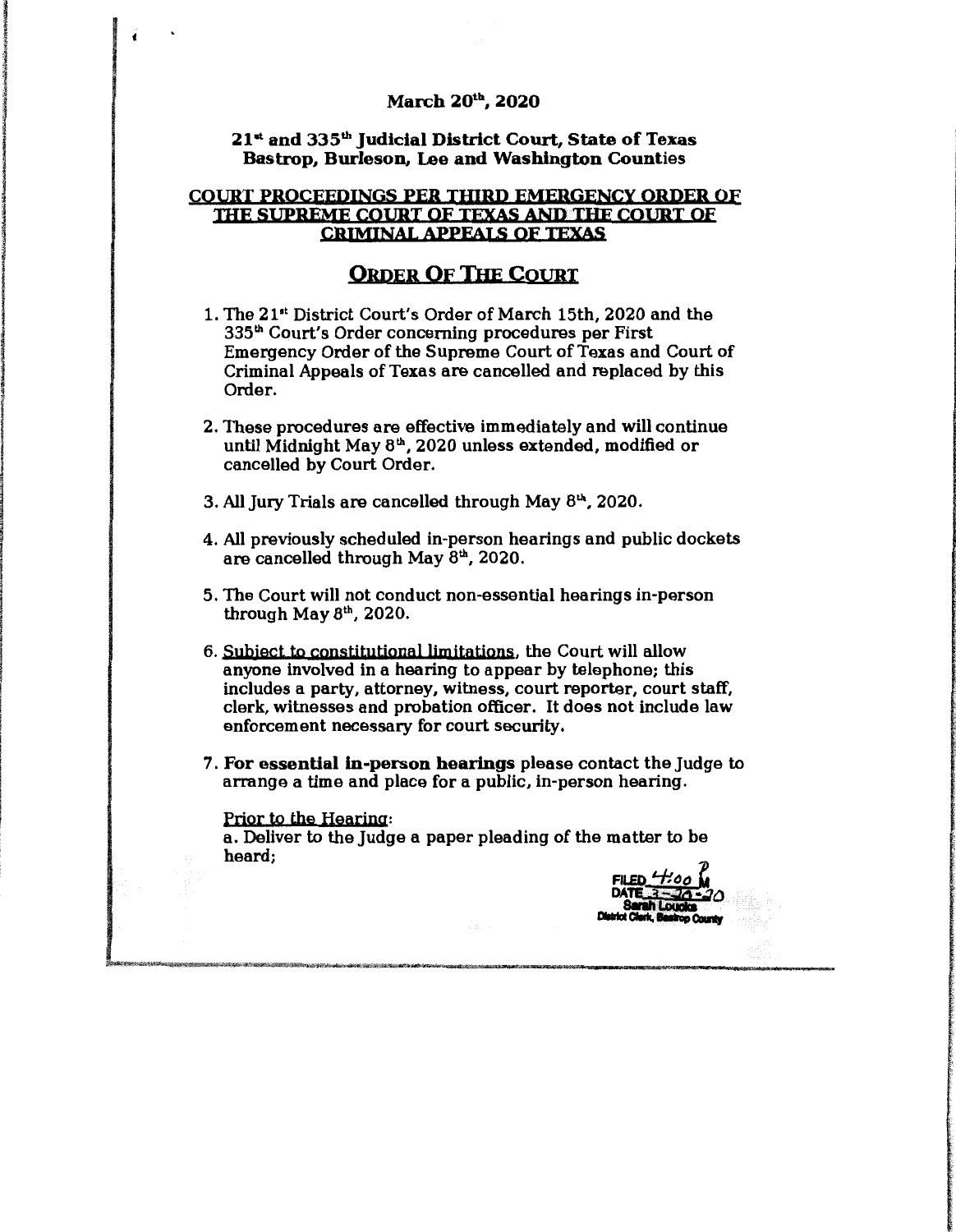b. If a witness does not attend the in-person hearing, deliver to the Judge a sworn to written paper of the Statement of Facts for each Witness, the witness statement may be self-affirmed; c. Deliver to the Judge, Exhibits that are to be offered if they will not be delivered to the Judge at the hearing. d. If attorney does not attend the in-person hearing, deliver to the Judge a written brief of the legal argument.

### Be advised:

a. The official record of the proceedings will be the Judge's written notes, if not recorded by a Court Reporter. b. The Court will allow the attorneys to deliver to the Judge a paper of their notes of what was said at the hearing, if not recorded by a Court Reporter.

- 8. **For bearings that do not require in-person bearings,**  please contact the Judge to arrange the time for the hearing.
	- a. The hearing will be conducted by telephone conference call.
	- b. The Judge will be in a place the public may access.
	- c. The Judge will be in the county of venue for the hearing.

Prior to the Hearing:

- a. Deliver to the Judge a paper pleading of the matter to be heard;
- b. Deliver to the Judge a sworn to written paper of the Statement of Facts for each Witness, the witness statement may be self-affirmed;
- c. Deliver to the Judge Exhibits that are to be offered.

d. Deliver to the Judge a written brief of the legal argument. Be advised:

- a. The official record of the proceedings will be the Judge's written notes, if not recorded by a court reporter.
- b. The Court will allow the attorneys to deliver to the Judge a paper of their notes of what was said at the hearing, if not recorded by a court reporter.
- c. The Attorney requesting the hearing is responsible to arrange for the telephone conference for the hearing.
- 9. Family Law Possession Orders: All possession orders shall continue to be subject to the applicable, previously published school calendar.